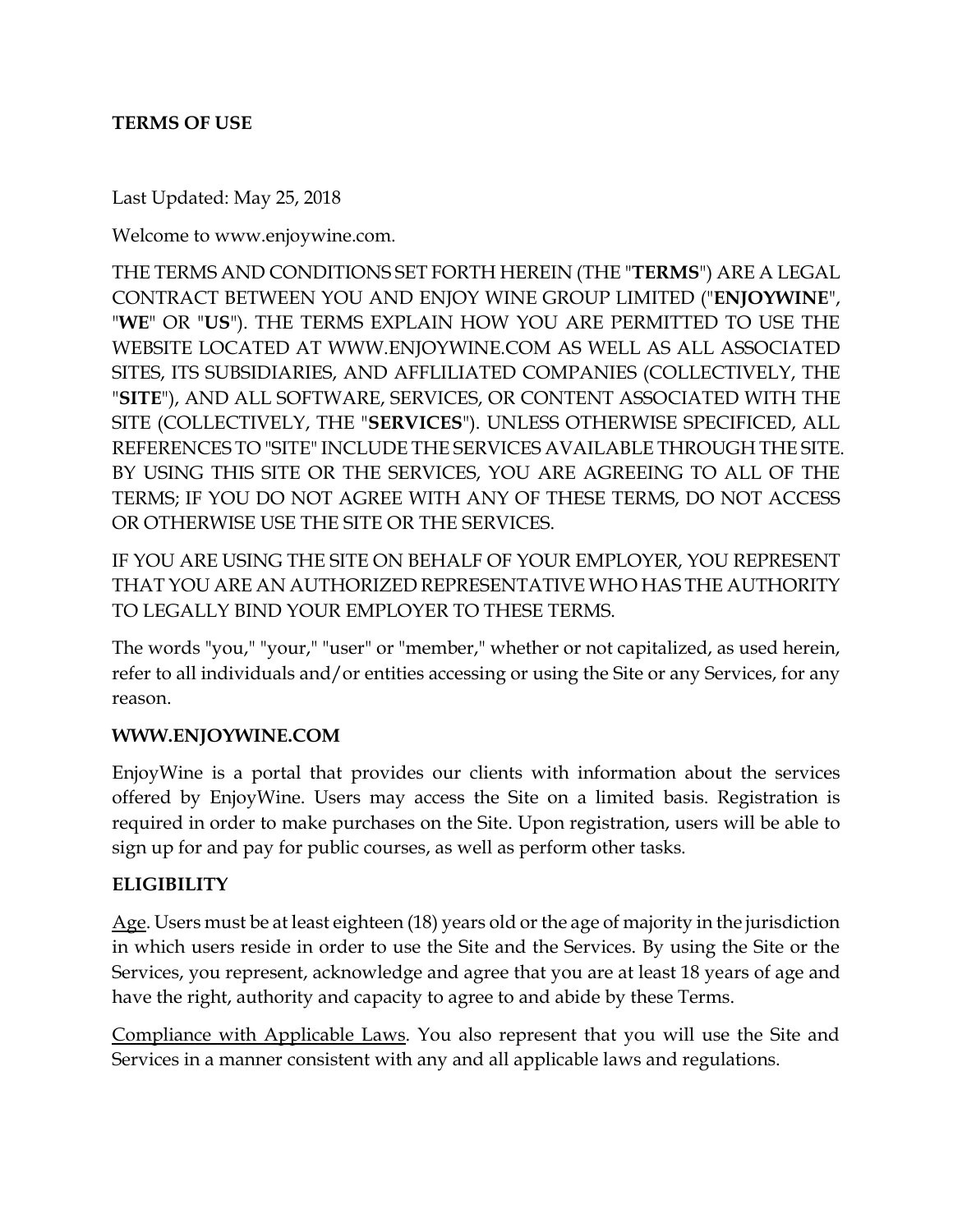Availability. Not all products and services are available in all geographic areas. Your eligibility for particular products and services is subject to final determination by EnjoyWine and/or its affiliates in accordance with controlling law.

Termination. EnjoyWine reserves the right and may refuse to provide Services, terminate your use of the Site, remove user registrations, remove or edit content, without notice if we, in our sole discretion, believe that you have violated the Terms, or for any other reason.

# **CHANGES**.

EnjoyWine may make changes to the content and features of the Site and any Services at any time, with or without notice to you. EnjoyWine can change, update, or add or remove provisions of these Terms, at any time by posting updated Terms at http://www.EnjoyWine.com. Except as otherwise provided in this paragraph, these Terms may not be amended. By using this Site and/or the Services after EnjoyWine has updated the Terms or Privacy Policy, you are agreeing to the updated terms; if you do not agree with any of the updated terms, you must stop using the Site and the Services.

# **GENERAL USE.**

EnjoyWine may provide content and Services through the Site that are the copyrighted and/or trademarked work of EnjoyWine or EnjoyWine's third-party licensors, suppliers or other users of the Site (collectively, the "**Materials**"). Materials may include logos, graphics, video, images, software and other content. EnjoyWine hereby grants you a limited, personal, non-exclusive and non-transferable license to use and to display the Materials and to use the Site and the Services solely for your personal use. Except for the foregoing license, you have no other rights in the Site, the Services or any Materials and you may not modify, edit, copy, reproduce, create derivative works of, reverse engineer, alter, enhance or in any way exploit any of the Site, the Services or the Materials in any manner.

If you breach any of these Terms, the above license will terminate automatically and you must immediately destroy any downloaded or printed Materials.

# **PASSWORD-RESTRICTED AREAS OF SITE AND REGISTRATION.**

If you desire to register for an account with the EnjoyWine, you must submit certain personal information through the registration page on the Site, including your name and email address, location, and other job-related information. Upon submission of your account registration information, EnjoyWine shall have the right, in its sole discretion, to approve or reject the requested registration.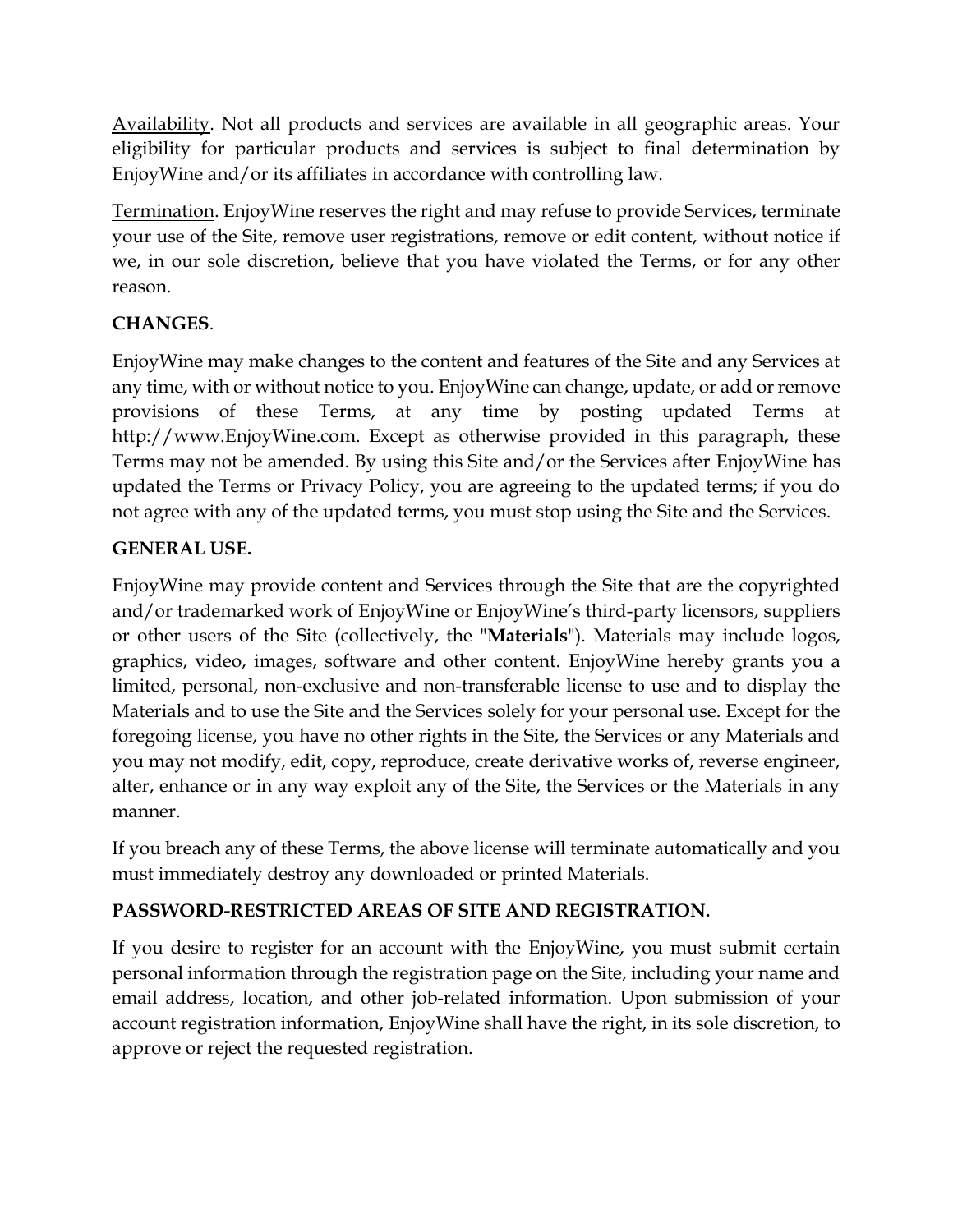All information that you provide when registering for an account and otherwise through the Site must be accurate, complete and up to date. You may change, correct or remove certain information from your account by notifying EnjoyWine via email of your desired changes to your account information.

# **FEES**

EnjoyWine reserves the right to modify pricing for public programs at any time, upon notice to users.

Sales and Use Taxes. You are responsible for any and all applicable sales and use taxes incurred in connection with any transactions between you and EnjoyWine, which amounts would be assessed in accordance with the address and other details that you provide when you register, and you authorize EnjoyWine to charge your credit or debit card for any such applicable taxes.

# **ELECTRONIC COMMUNICATIONS**

By using the Site and/or the Services, you consent to receiving electronic communications from EnjoyWine. These electronic communications may include information about EnjoyWine's Services and features of the Site, notices about applicable fees and charges, transactional information and other information concerning or related to the Site and/or Services. These electronic communications are part of your relationship with EnjoyWine. You agree that any notices, agreements, disclosures or other communications that we send you electronically will satisfy any legal communication requirements, including that such communications be in writing.

# **PRIVACY POLICY**

Please review the EnjoyWine Privacy Policy, which explains how we treat the information that we collect about you through the Site. You agree that we may treat your personal information in accordance with our Privacy Policy, which is incorporated by reference into these Terms.

### **LINKS TO THIRD PARTY SITES**

The Site may be linked to or may link to third party websites and applications that are not operated by EnjoyWine, including, without limitation, social networking, blogging and similar websites through which you may be able to connect using the Site (collectively, "**Third Party Sites**"). EnjoyWine may provide links to the Third Party Sites to you as a convenience. Certain areas of the Site may allow you to interact and/or conduct transactions with such Third Party Sites. You acknowledge and agree that the Third Party Sites may have different privacy policies and terms and conditions and/or user guides and business practices than EnjoyWine, and you further acknowledge and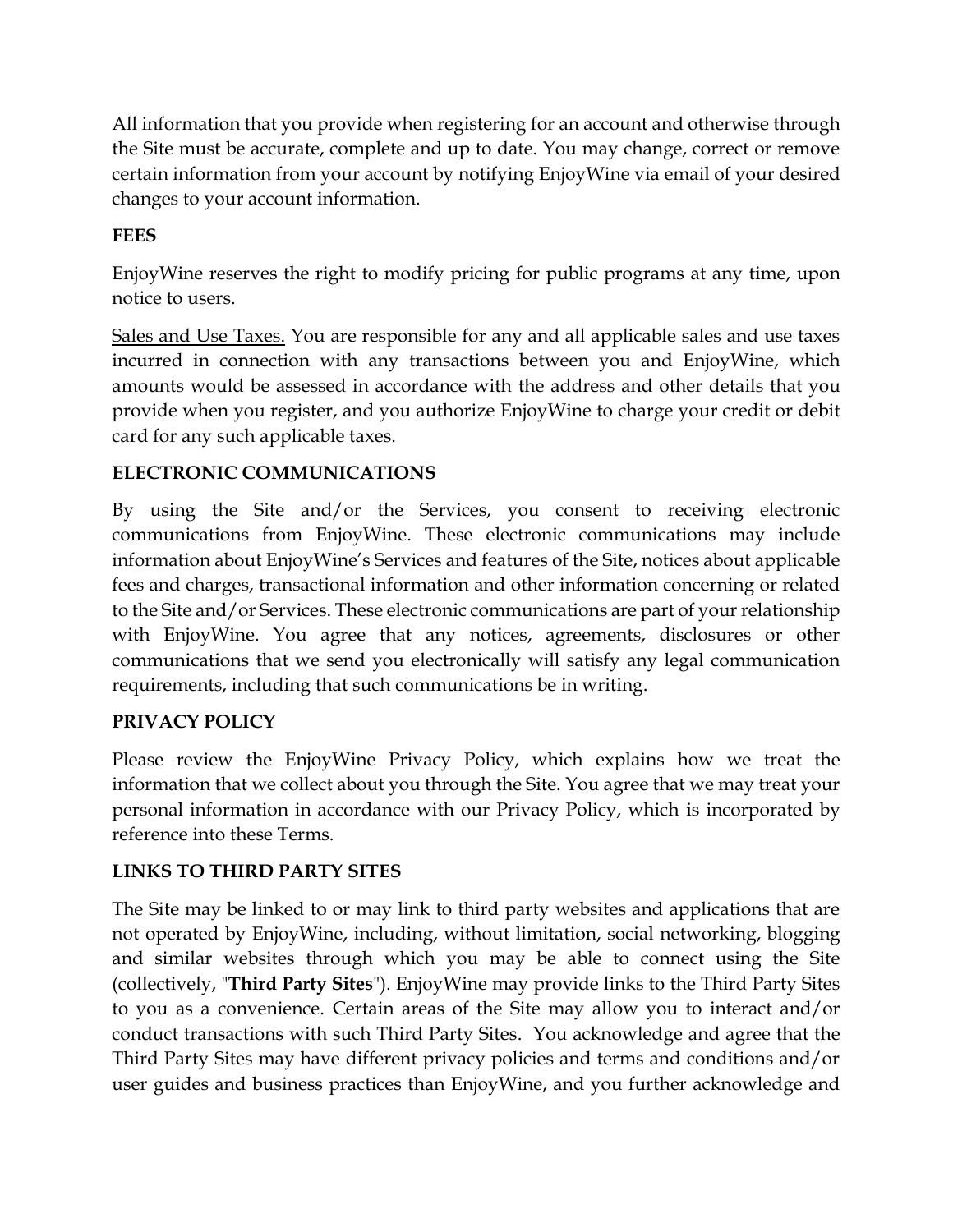agree that your use of such Third Party Sites is governed by the respective Third Party Site privacy policy, terms and conditions, and/or user guides. You hereby agree to comply with any and all terms and conditions, user guides and privacy policies of any of Third Party Sites. EnjoyWine does not verify, make any representations or take responsibility for such Third Party Sites, including, without limitation, the truthfulness, accuracy, quality or completeness of the content, services, links displayed and/or any other activities conducted on or through such Third Party Sites. You agree that EnjoyWine will not, under any circumstances, be responsible or liable, directly or indirectly, for any goods, services, information, resources and/or content available on or through any Third Party Sites and/or third-party communications, or for any harm related thereto or for any damages or loss alleged to be caused by or in connection with your use or reliance on the content or business practices of any third party. Any reference on the Site to any product, service, publications, or organization of any third party entity or individual does not constitute or imply EnjoyWine's endorsement or recommendation.

### **THIRD PARTY CONTENT**.

EnjoyWine disclaims all express, implied and statutory warranties and conditions with regard to Third Party Content, including, but not limited to, all implied warranties of merchantability, fitness for a particular purpose and non-infringement.

### **PROPRIETARY RIGHTS AND INTELLECTUAL PROPERTY**

Trademarks, names and logos on the Site is the property of their respective owners. Unless otherwise specified in these Terms, all information and screens appearing on the Site, including documents, services, design, text, graphics, logos, images and icons, as well as the arrangement thereof, are the sole property of EnjoyWine. All rights not expressly granted herein are reserved. Except as otherwise required or limited by applicable law, any reproduction, distribution, modification, retransmission, or publication of any copyrighted material is strictly prohibited without the express written consent of the copyright owner or license.

EnjoyWine respects the intellectual property rights of others, and requires that you do the same when using its site or the services it offers. EnjoyWine reserves the right and may, in appropriate circumstances and in its sole discretion, terminate service and/or access to the Site for users who infringe the intellectual property rights of others.

If you believe that your work is the subject of copyright infringement and/or trademark infringement and appears on our Site, please provide the following information to EnjoyWine's designated agent (at the contact information provided below):

• A physical or electronic signature of a person authorized to act on behalf of the owner of an exclusive right that is allegedly infringed.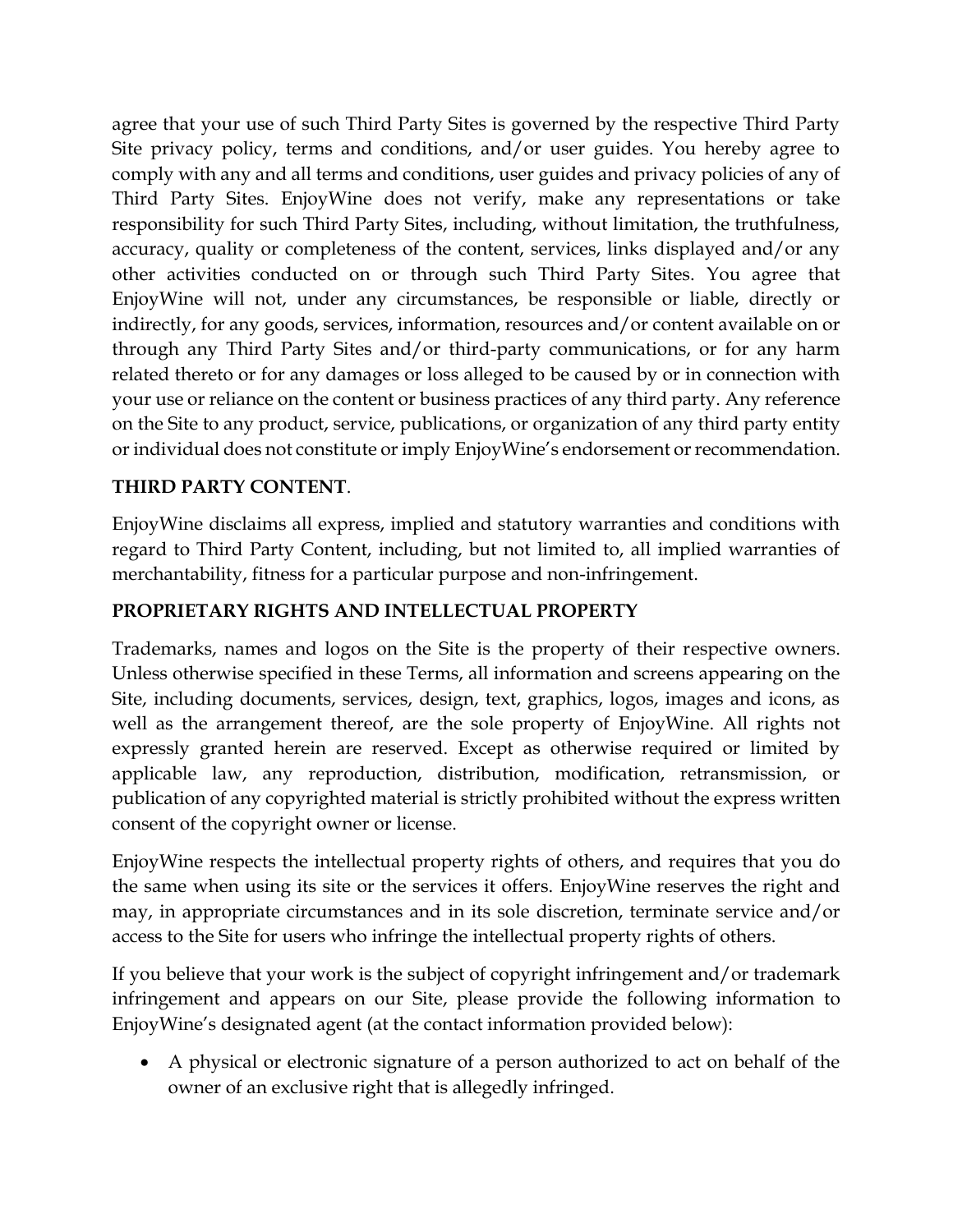- Identification of the copyrighted and/or trademarked work claimed to have been infringed, or, if multiple works at a single online Site are covered by a single notification, a representative list of such works at that Site.
- Identification of the material that is claimed to be infringing or to be the subject of infringing activity and that is to be removed or access to which is to be disabled at the Site, and information reasonably sufficient to permit EnjoyWine to locate the material.
- Information reasonably sufficient to permit EnjoyWine to contact you as the complaining party, such as an address, telephone number, and, if available, an electronic mail address at which you may be contacted.
- A statement that you have a good faith belief that use of the material in the manner complained of is not authorized by the copyright and/or trademark owner, its agent, or the law.
- A statement that the information in the notification is accurate, and under penalty of perjury, that you are authorized to act on behalf of the owner of an exclusive right that is allegedly infringed.

EnjoyWine's agent for notice of claims of copyright or trademark infringement on the Site can be reached as follows:

# TITUS & CO.,

20th floor, Shun Ho Tower, 24 - 30 Ice House Street, Central, Hong Kong TEL: +852 3702 0045; FAX:+852 3702 0175; EMAIL:INFO@TITUS.COM.HK

Submitting a DMCA Counter-Notification. We will notify you in the event we have removed or disabled access to copyright-protected material that you provided, if such removal is pursuant to a valid DMCA take-down notice that we have received. If you receive such notice from us, you may provide us with a counter-notification in writing to EnjoyWine's designated agent that includes all of the following information:

- Your physical or electronic signature;
- Identification of the material that has been removed or to which access has been disabled, and the location at which the material appeared before it was removed or access to it was disabled;
- A statement from you under the penalty of perjury, that you have a good faith belief that the material was removed or disabled as a result of a mistake or misidentification of the material to be removed or disabled; and
- Your name, mailing address and telephone number.

Feedback. If you send or transmit any communications, comments, questions, suggestions, or related materials to EnjoyWine, whether by letter, email, telephone, or otherwise, suggesting or recommending changes to the Site, any Services or Materials,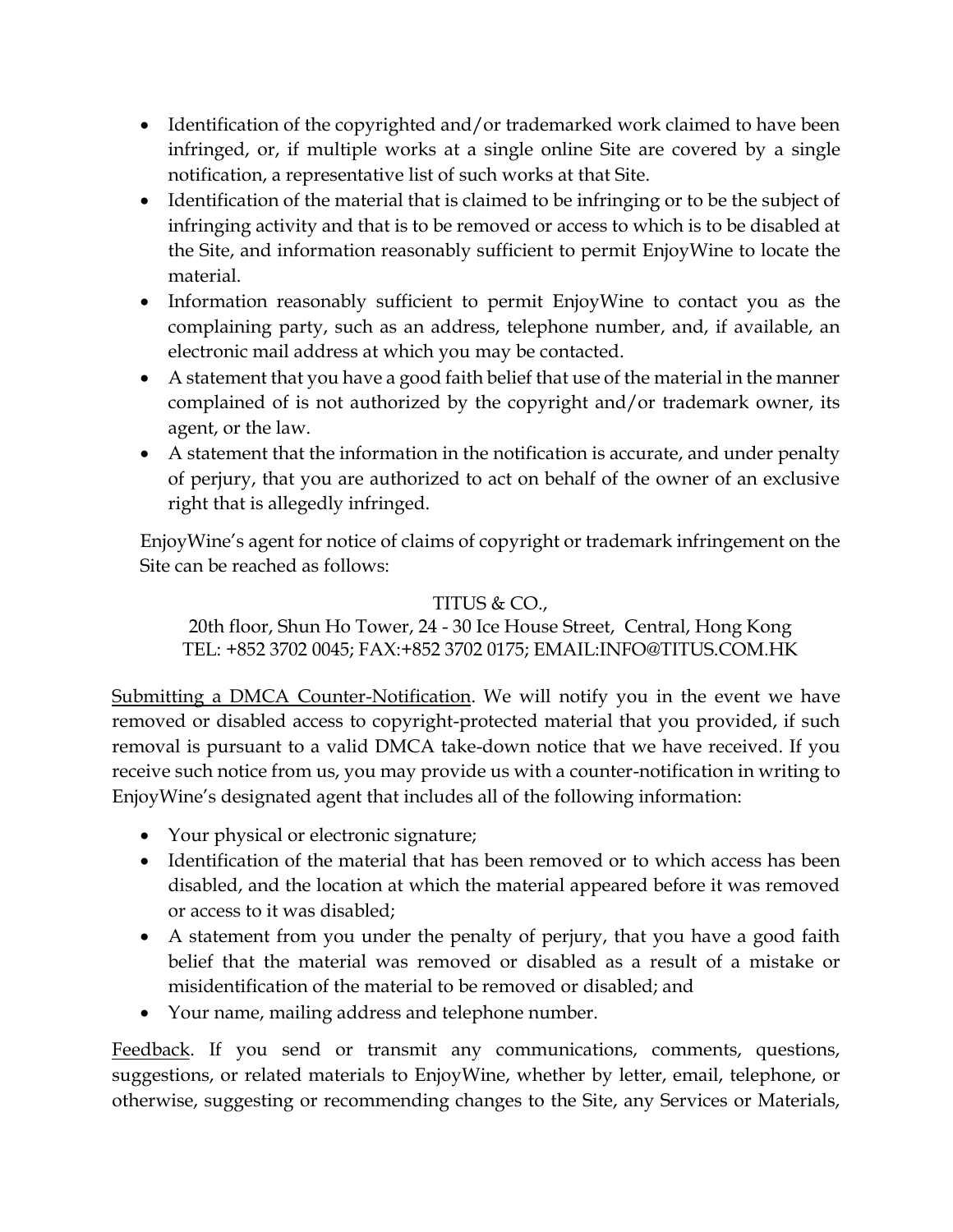including, without limitation, new features or functionality relating thereto (collectively, "**Feedback**"), all such Feedback is, and will be treated as, non-confidential and nonproprietary. You hereby assign all right, title, and interest in, and EnjoyWine is free to use, without any attribution or compensation to you, any ideas, know-how, concepts, techniques, or other intellectual property and proprietary rights contained in the Feedback, whether or not patentable, for any purpose whatsoever, including but not limited to, developing, manufacturing, having manufactured, licensing, marketing, and selling, directly or indirectly, products and services using such Feedback. You understand and agree that EnjoyWine is not obligated to use, display, reproduce, or distribute any such ideas, know-how, concepts, or techniques contained in the Feedback, and you have no right to compel such use, display, reproduction, or distribution.

# **UNAUTHORIZED ACTIVITIES.**

When using the Site and/or the Services, you agree not to engage in any illegal, offensive or unauthorized activities, including, but not limited to the following:

- Defame, abuse, harass, stalk, threaten, or otherwise violate the legal rights (such as rights of privacy and publicity) of others.
- Use racially, ethnically, or otherwise offensive language.
- Discuss or incite illegal activity.
- Use explicit/obscene language or solicit/post sexually explicit images (actual or simulated).
- Post anything that exploits children or minors or that depicts cruelty to animals.
- Post any copyrighted or trademarked materials without the express permission from the owner.
- Use any false or inaccurate information for purposes of registering as a user of the Site.
- Delete or revise any material or other information of any other user or the Site, or otherwise alter the opinions or comments posted by others on the Site.
- Disseminate any unsolicited or unauthorized advertising, promotional materials, 'junk mail', 'spam', 'chain letters', 'pyramid schemes', or any other form of such solicitation.
- Use any robot, spider, scraper or other automated means to access the Site.
- Use the Site the Services or the Materials for any commercial or pecuniary purpose.
- Use the Site in any manner that is harmful to others.
- Attempt to modify, adapt, translate, decipher, decompile, disassemble or reverse engineer any of the software comprising or in any way making up a part of the Site, the Services, or the Materials.
- Reproduce, duplicate, copy, sell, resell or otherwise exploit for any commercial purposes, any portion of, use of, or access to the Site.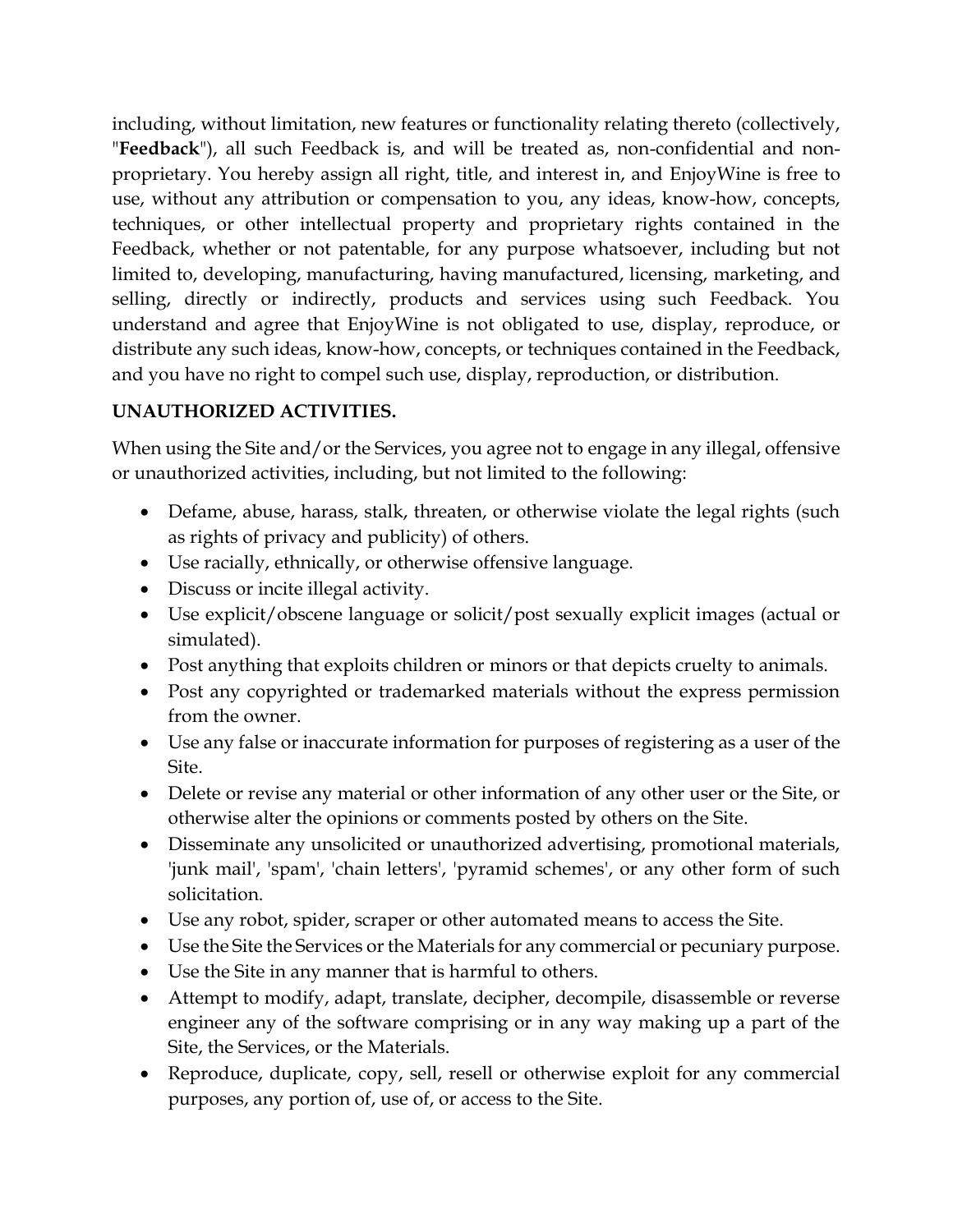- Remove any copyright, trademark or other proprietary rights notice from the Site or materials originating from the Site.
- Use the Site in a manner that intentionally or unintentionally violates any applicable local, state, national or international law, or in a manner that is inappropriate, harmful or offensive.

EnjoyWine reserves the right to terminate access to your account, your ability to post to the Site (or use the Services), and refuse, delete or remove any User Content; with or without cause and with or without notice, for any reason or no reason, or for any action that EnjoyWine determines, in its sole discretion, is inappropriate or disruptive to the Site or to any other user of the Site and/or Services. EnjoyWine may report to law enforcement authorities any actions that may be illegal, and any reports it receives of such conduct. EnjoyWine will cooperate with law enforcement agencies in any investigation of alleged illegal activity on the Site or on the Internet.

You agree to indemnify and hold EnjoyWine and its officers, directors, employees, affiliates, agents, licensors, and business partners harmless from and against any and all costs, damages, liabilities, and expenses (including attorneys' fees and costs of defense) that EnjoyWine or any other indemnified party may incur in relation to, arising from, or for the purpose of avoiding, any claim or demand from a third party that your use of the Site or the use of the Site by any person using your user name and/or password (including without limitation, your participation in the posting areas or, your User Content) violates any applicable law or regulation, or the copyrights, trademark rights or other rights of any third party.

# **DISCLAIMER OF WARRANTIES**.

Your use of the Site and/or the Services is at your own risk. EnjoyWine does not warrant the accuracy or timeliness of the Materials contained on the Site and bears no liability for any errors or omissions in the Materials, whether provided by EnjoyWine, its licensors, suppliers or other users.

EnjoyWine makes no express, implied or statutory representations, warranties, or guarantees in connection with the Site, the Services, or any Materials, relating to the quality, suitability, truth, accuracy or completeness of any information or material contained or presented on the Site, including without limitation the Materials, any User Content and any Third Party Content. Unless otherwise explicitly stated, to the maximum extent permitted by applicable law, the Site, the Services, and Materials, and any information contained or presented on the Site is provided to you on an "as is," "as available" and "where-is" basis with no warranty of implied warranty of merchantability, fitness for a particular purpose, or non-infringement of third party rights.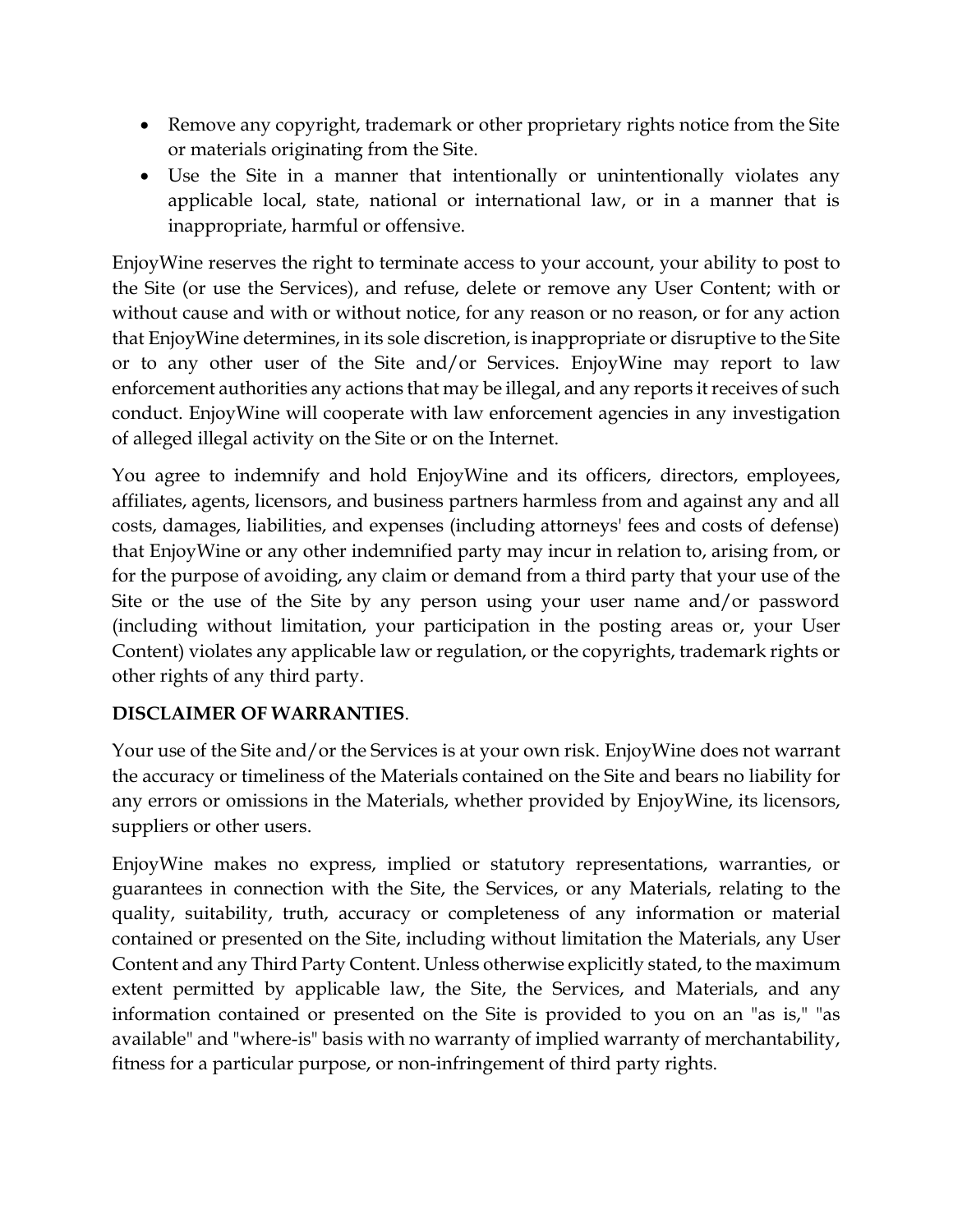EnjoyWine tries to keep the Site bug-free, and safe, but you use it at your own risk. EnjoyWine does not provide any warranties against, and will not be liable for, any viruses, spyware or malware that may be installed on your computer.

# **LIMITATION OF LIABILITY**.

ENJOYWINE SHALL NOT BE LIABLE TO YOU FOR ANY DAMAGES RESULTING FROM YOUR DISPLAYING, COPYING, OR DOWNLOADING ANY MATERIALS TO OR FROM THE SITE. BY USING THE SITE OR THE SERVICES, YOU AGREE TO FULLY INDEMNITY ENJOYWINE AGAINST ALL COSTS, EXPENSES, CLAIMS, LOSSES, LIABILITIES OR PROCEEDINGS ARISING FROM YOUR USE OR MISUSE OF THIS SITE.

IN NO EVENT SHALL ENJOYWINE BE LIABLE TO YOU FOR ANY INDIRECT, EXTRAORDINARY, EXEMPLARY, PUNITIVE, SPECIAL, INCIDENTAL, OR CONSEQUENTIAL DAMAGES (INCLUDING LOSS OF DATA, REVENUE, PROFITS, USE OR OTHER ECONOMIC ADVANTAGE), EVEN IF ENJOYWINE IS AWARE THAT THERE IS A POSSIBILITY OF SUCH DAMAGE.

ENJOYWINE'S MAXIMUM TOTAL, AGGREGATE LIABILITY ARISING OUT OF OR IN CONNECTION WITH THE SITE AND ANY MATERIALS OR SERVICES PROVIDED THEREIN, REGARDLESS OF THE CAUSE OF ACTION (WHETHER IN CONTRACT, TORT, BREACH OF WARRANTY OR OTHERWISE), WILL IN NO EVENT EXCEED THE TOTAL AMOUNT YOU HAVE PAID TO ENJOYWINE WITHIN THE TWELVE (12) MONTH PERIOD PRECEDING THE DATE THE CLAIM FIRST AROSE.

# **LOCAL LAWS**.

EnjoyWine controls and operates the Site from its headquarters in Hong Kong, and the Materials may not be appropriate or available for use in other locations. If you use the Site outside of Hong Kong, you are responsible for following all applicable local laws and regulations.

# **DISPUTE RESOLUTION.**

# PLEASE READ THIS CAREFULLY. IT AFFECTS YOUR RIGHTS**.**

Most customer concerns can be resolved quickly and to a customer's satisfaction by contacting us at info@enjoywine.com. These features facilitate the prompt and efficient resolution of any disputes that may arise between you and EnjoyWine.

You agree to resolve any claim, cause of action or dispute you have with us arising out of or relating to this Site or Services exclusively in a court located in Hong Kong. The laws of Hong Kong SAR shall govern these Terms, the contents of this Site, and any claim that might arise between you and EnjoyWine, without regard to conflict of law provisions.